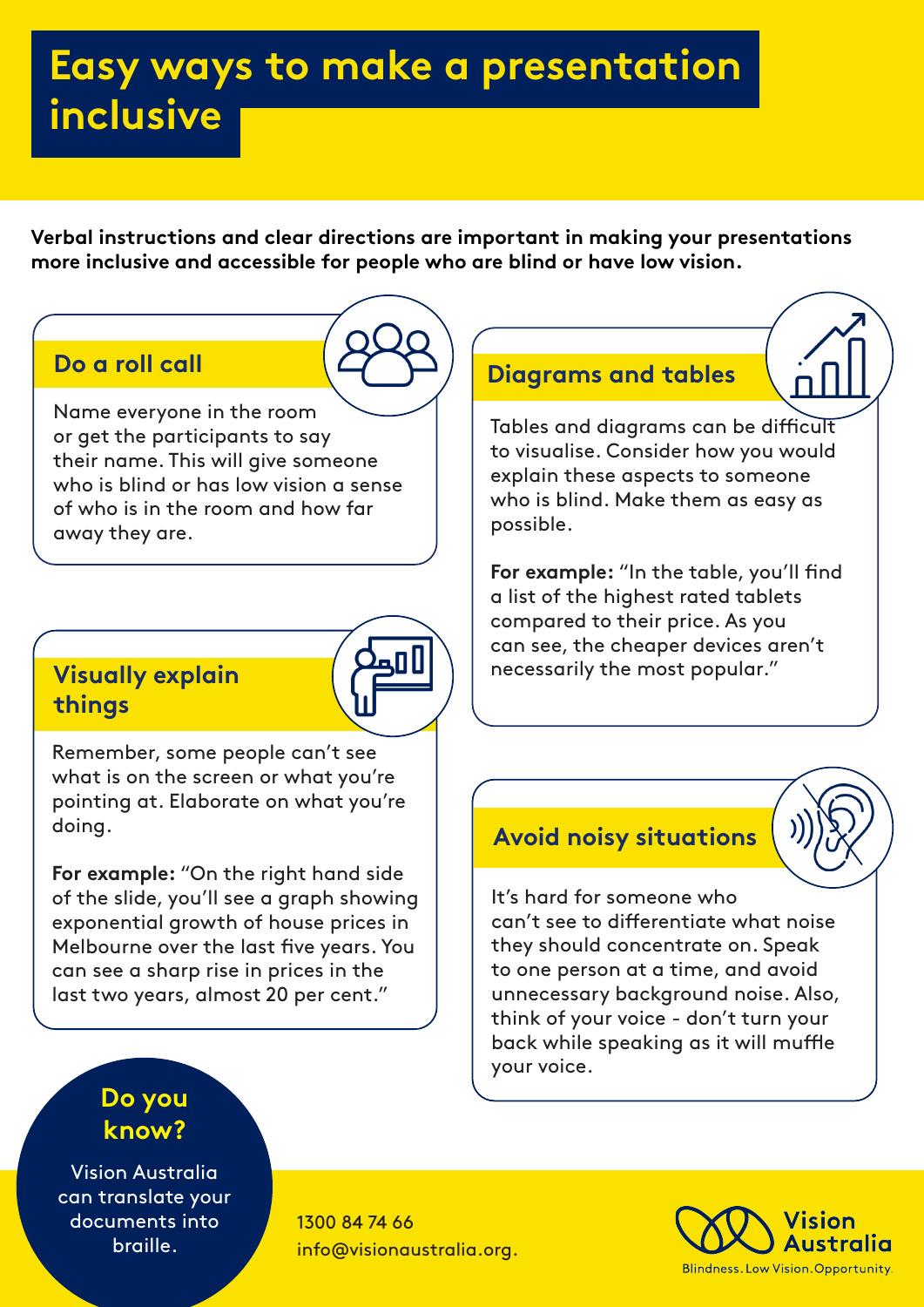#### **Signpost**

Give an overview of how the presentation will proceed, so someone can follow along easily without notes.

#### **Get everyone to say their name before a comment**

Get the group to announce their name before they speak.

**For example:** "It's Sarah, can I ask a follow up question?"

## **Body language and word choice**

Don't stop using body language. This will affect the tone of your voice and give a lot of extra information to the person who is blind or has low



Don't avoid words like "see" or "look" or talking about everyday activities such as watching TV or videos.

vision.  $\begin{pmatrix} \cdot & \cdot & \cdot & \cdot \\ \cdot & \cdot & \cdot & \cdot \\ \cdot & \cdot & \cdot & \cdot \end{pmatrix}$  Also, don't be offended if someone with a vision condition isn't giving you eye contact.

#### **Hazard reductions Video content**

Be wary of any trip hazards ie. chairs pulled out, bags on the floor, cords. These should be identified and tucked away to help avoid any trips.

Having a video audio described would be ideal. However, if the video isn't accessible, describe the content of the video beforehand, so it is easier to follow along.

Audio description services are available at Vision Australia for a fee.